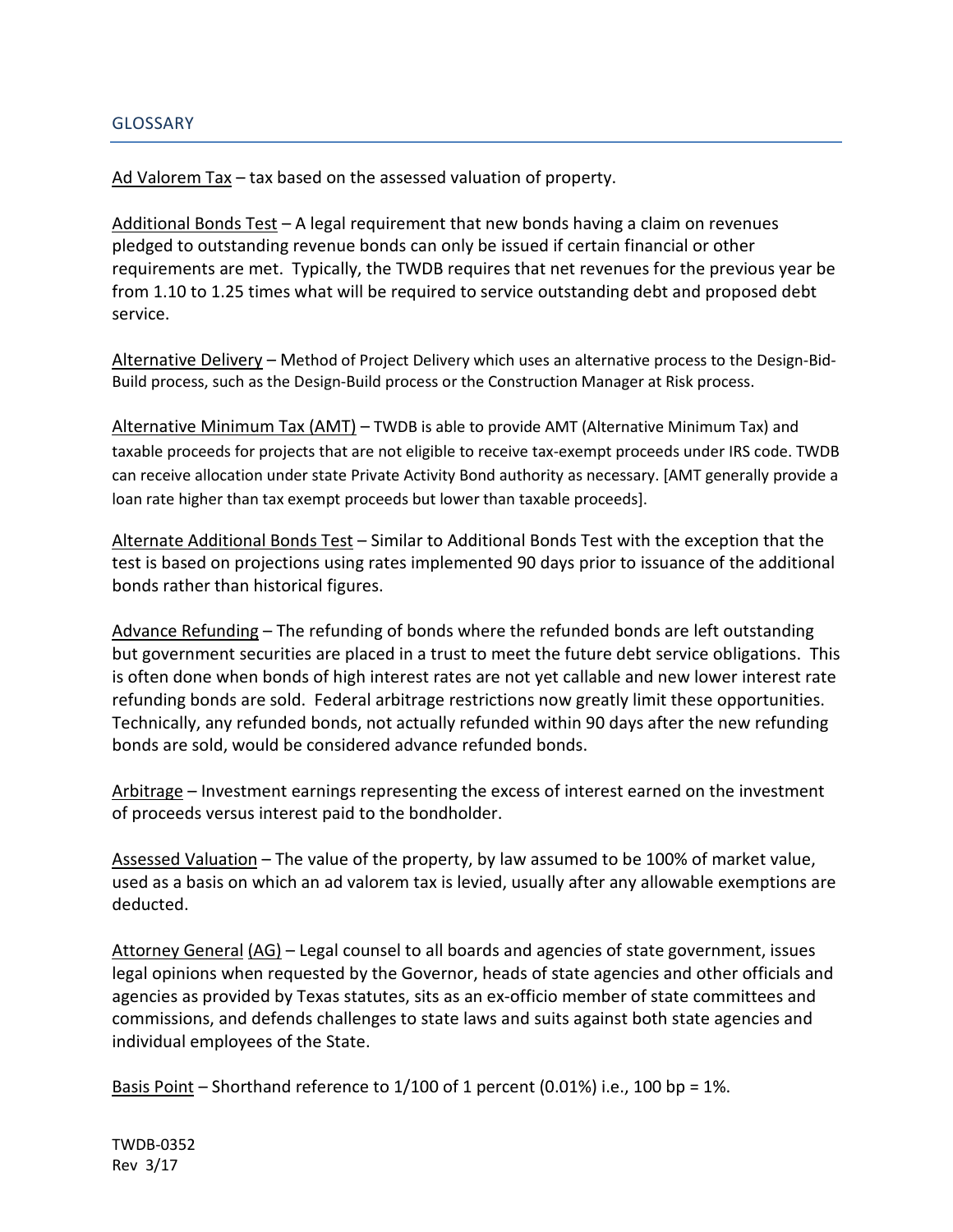Bond Counsel (BC) – An attorney specializing in the issuance of debt; prepares or obtains the documents necessary for a debt to be issued and sold.

Bond Insurance – Insurance purchased through a third-party to guarantee the timely payment of interest and principal of a bond issue should the issuer miss a payment. Insurance is usually purchased by the issuer where the cost of the issuance is offset by the lower interest rate that can be obtained by using the insurance company's rating as opposed to the underlying rating of the bonds.

Callable – Subject to payment of the principal amount of the bonds prior to the stated maturity date. The TWDB issues and purchases bonds with a ten (10) year call provision.

Capital Component – That component of the existing rate of a provider utility for the applicable utility service used to retire the long term capital debt of the system determined by calculating a monthly average of the existing annual long term capital debt payments of the utility service provider divided by the total number of living unit equivalents (LUE).

Capital Improvement Plan (CIP) – A short-range plan, usually four to ten years, which identifies capital projects and equipment purchases, provides a planning schedule and identifies options for financing the plan. Essentially, the plan provides a link between a municipality, school district, parks and recreation department and/or other local government entity and a comprehensive and strategic plans and the entity's annual budget.

Capitalized Interest – The portion of bond proceeds which are set aside to provide for the payment of interest until the project being financed is up and running and able to cover debt service from revenues. Not all bond issues capitalize interest. Historically the TWDB has allowed up to 12-36 months of capitalized interest to be funded through bond proceeds.

Categorical Exclusion (CE) – A category of actions which do not individually or cumulatively have a significant effect on the human environment and for which, therefore, neither an environmental assessment nor an environmental impact statement is required.

Certificate of Convenience and Necessity (CCN) – A permit issued by the Texas Commission on Environmental Quality (TCEQ) that authorizes and requires a retail public utility to provide continuous and adequate retail service to every customer who requests service in the specified geographic area.

Certificate of Obligation Bonds (COs) – Bonds that are secured by a pledge of the full faith and credit and the taxing power of the issuers.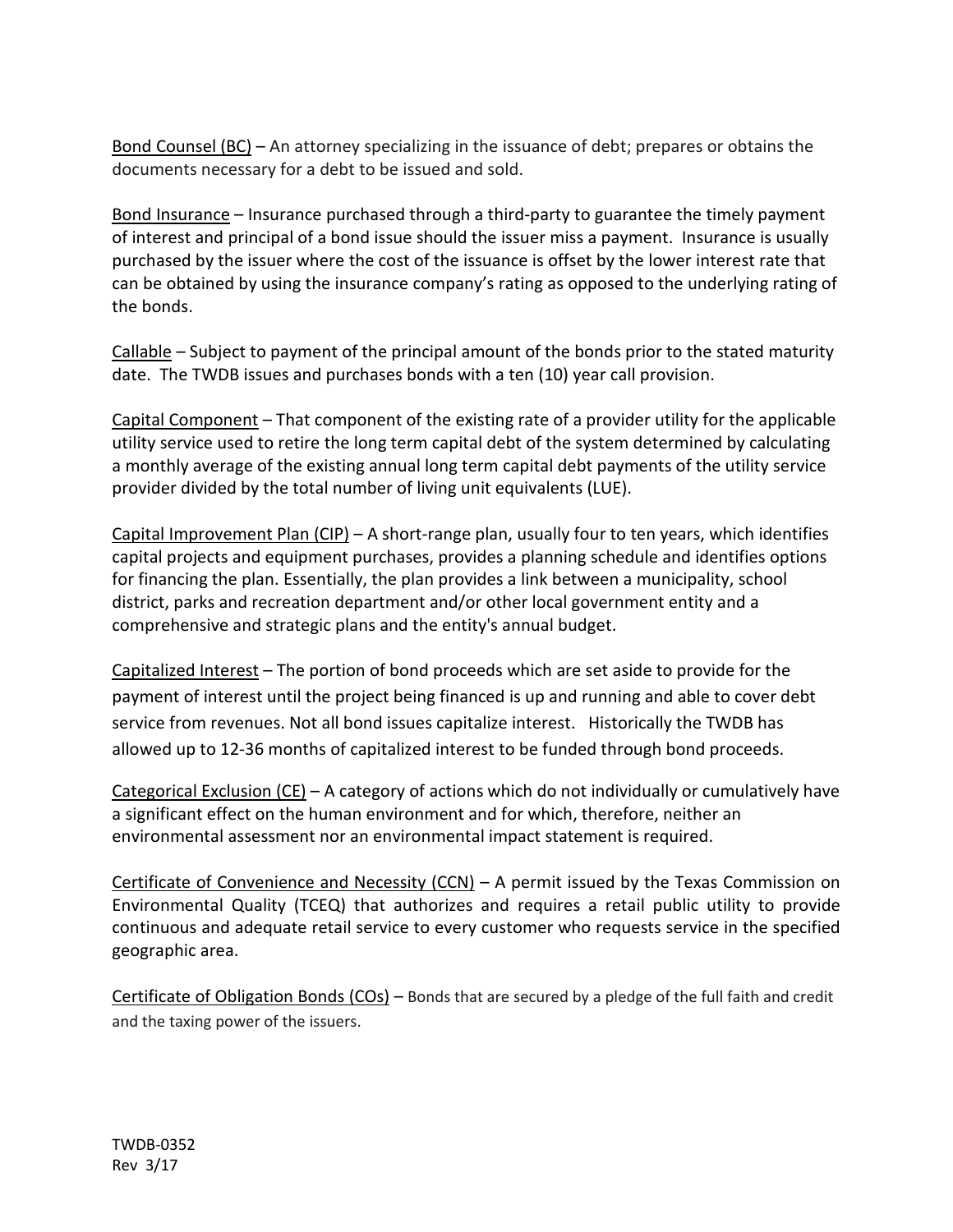Certified Public Accountant (CPA) – One who has been trained to do accounting and who has passed a state test and received the title of CPA. The title certifies the holder's qualification to practice accounting, audit, prepare reports and analyze accounting information.

Clean Water State Revolving Fund (CWSRF) – A federal and state funded loan program which provides below market cost funding for the construction of municipal wastewater facilities and implementation of nonpoint source pollution control and estuary protection projects.

## Closing Date – *See Delivery Date*

Commercial and Government Entity (CAGE) – A unique identifier assigned to suppliers to various government or defense agencies, as well as to government agencies themselves and also various organizations. CAGE codes provide a standardized method of identifying a given facility at a specific location.

Commercial Paper – Unsecured promissory obligations issued by corporations and municipal governments, typically for a short period of time (up to 270 days).

Comparable Service Provider - A service provider that provides the same type of service as the provider utility for the proposed project to a similarly sized population, with a similar treatment capacity, and serving a population that has a similar per capita income based on available census data adjusted pursuant to the calculation set forth in the §371.24(b)(7) of this title (relating to Disadvantaged Community Program through Loan Subsidies) for adjusted median household income.

Construction – The erection, acquisition, alteration, remodel, rehabilitation, improvement, extension or other man-made change necessary for an eligible project or activity.

Construction Assistance (CA) – Division within the TWD B that includes Engineering Review, Environmental Review, and Inspection and Field Services.

Construction Funding – Funding of the construction costs after the substantial completion of the PAD elements of a project.

Coverage – The margin of safety for payment of debt service, reflecting the number of times by which annual net revenues exceeds annual debt service, usually associated with revenue bonds.

Coupon – Refers to the interest rate of a bond.

Current Refunding – The refunding of an outstanding bond issue by the issuance of new bonds when the refunded (old) issue is retired within 90 days after the refunding (new) issue is sold. A current refunding is less complicated and less costly than an advance refunding, since the current refunding does not require a paying agent to establish and maintain an escrow account,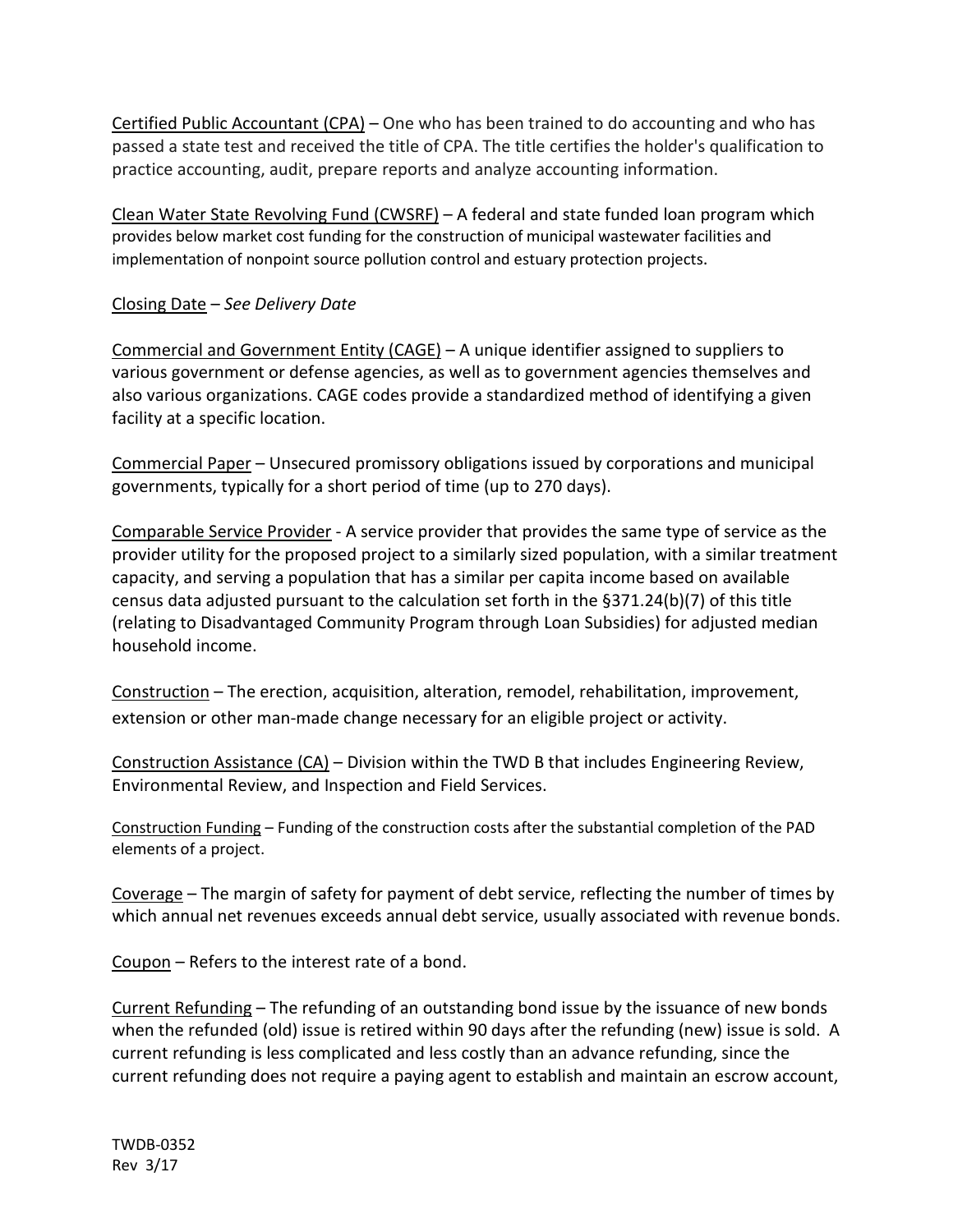bond rating on the refunded issue or verification of cash flow in the escrow account. The old bonds are retired.

CUSIP – A 9-character alphanumeric code which identifies a North American financial security for the purposes of facilitating clearing and settlement of trades. The Committee on Uniform Security Identification Procedures, which was established to develop a uniform method of identifying municipal, U.S. government and corporate securities.

Data Universal Number System (DUNS) – Is a system developed and regulated by Dun & Bradstreet (D&B) that assigns a unique numeric identifier, referred to as a "DUNS number" to a single business entity.

Dated Date – The date of a bond issue from which the original purchaser is entitled to receive interest. For bonds purchased by TWDB, the dated date and the delivery date are the same.

Debt Limit – Statutory or constitutional limit on the amount of debt that an issuer may incur (or may have outstanding at one time).

Debt Service – Principal and interest payment requirements.

Defeasance – Termination of the rights and interests of the bondholders with respect to the original issuer under a trust agreement, or indenture upon final payment, or provision for payment of all debt service premium, and other costs.

Delivery Date – The date on which bonds are delivered to the purchaser(s) and the bond proceeds are received by the Issuer. For bonds purchased by the TWDB, the date interest begins to accrue.

Delphis Hanover Scale – Replaced by MMD.

Design – The project phase during which the applicant prepares the project design documents including design surveys, plans, working drawings, specifications and any procedures and protocols to be used during the construction of the project.

Designated Management Agency (DMA) – A federal, state or local governmental agency that has legal authority of a sector or source contributing pollutants.

Disadvantaged Business Enterprises (DBE) – A business entity so certified in the United States by the government of the State in which it is located.

DFund – A state funded loan program that offers low cost financing for the planning, design, and construction of water and wastewater related projects and flood control projects.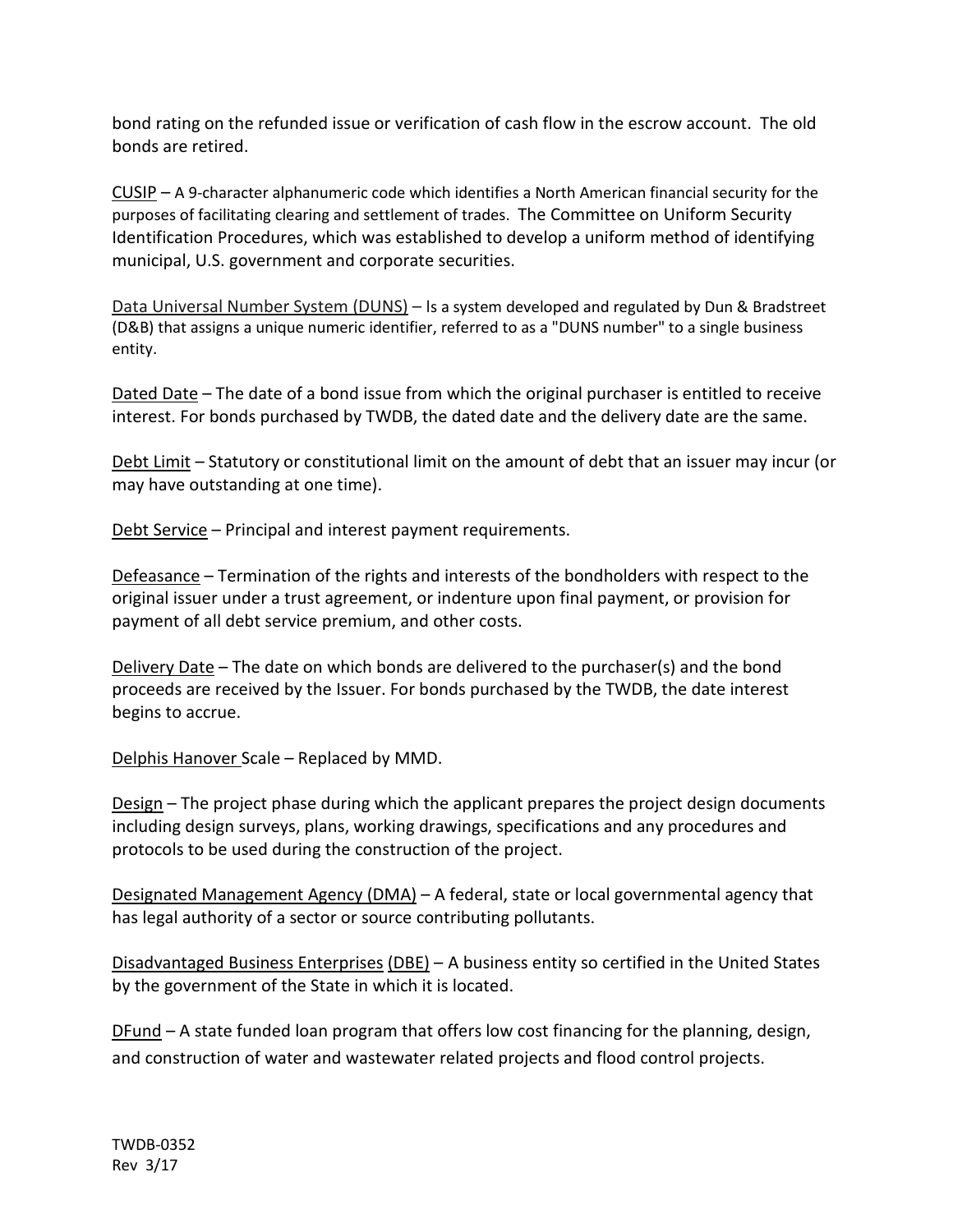Drinking Water State Revolving Fund (DWSRF) – A federal and state funded loan program which provides below market cost funding for the construction of drinking water systems to finance infrastructure improvements. The program also emphasizes providing funds to small and disadvantaged communities and to programs that encourage pollution prevention as a tool for ensuring safe drinking water.

Economically Distressed Areas Programs (EDAP) – A state funded loan and or grant program available for areas which:

(A) water supply or sewer services are inadequate to meet minimal needs of residential users as defined by board rules;

(B) financial resources are inadequate to provide water supply or sewer services that will satisfy those needs; and

(C) an established residential subdivision was located on June 1, 2005, as determined by the board.

Engineering Feasibility Report (EFR) –Those necessary plans and studies that directly relate to the project and that are needed in order to assure compliance with the enforceable requirements of the Act and state statutes. These plans and studies address all relevant issues concerning the planning of all projects, except EDAP projects, in the planning period.

Environmental Affirmation – TWDB's acceptance of the environmental determination made prior to the release of funds for design or construction for an equivalency project receiving pre-design financial assistance.

Environmental Assessment  $(EA)$  – A stand-alone document required to meet the environmental review requirements of TWDB's CWSRF non-equivalency program (guidance document ED-001A) and state funding programs (guidance documents ED-001B and ED-001C).

Environmental Information Document (EID) – A stand-alone document required by the National Environmental Policy Act (NEPA) in order for projects not eligible to receive a Categorical Exclusion to meet the environmental review requirements of TWDB's DWSRF and CWSRF equivalency programs (guidance documents DW-001 and SRF-009).

Environmental Impact Statement (EIS) – A document required by the National Environmental Policy Act (NEPA) for DWSRF and CWSRF equivalency projects that may significantly affect the quality of the human environment. An EIS may also be required by a separate lead agency (for example, the U.S. Army Corps of Engineers) for state-funded projects that have a federal nexus, such as federal funding or a required permit, and that may significantly affect the quality of the human environment.

Environmental Protection Agency (EPA) – An independent federal agency established to coordinate programs aimed at reducing pollution and protecting the environment.

Equivalency (Formerly known as Tier III) – Financial assistance for project construction made available through TWDB's SRF programs is required to comply with grant requirements of the

TWDB-0352 Rev 3/17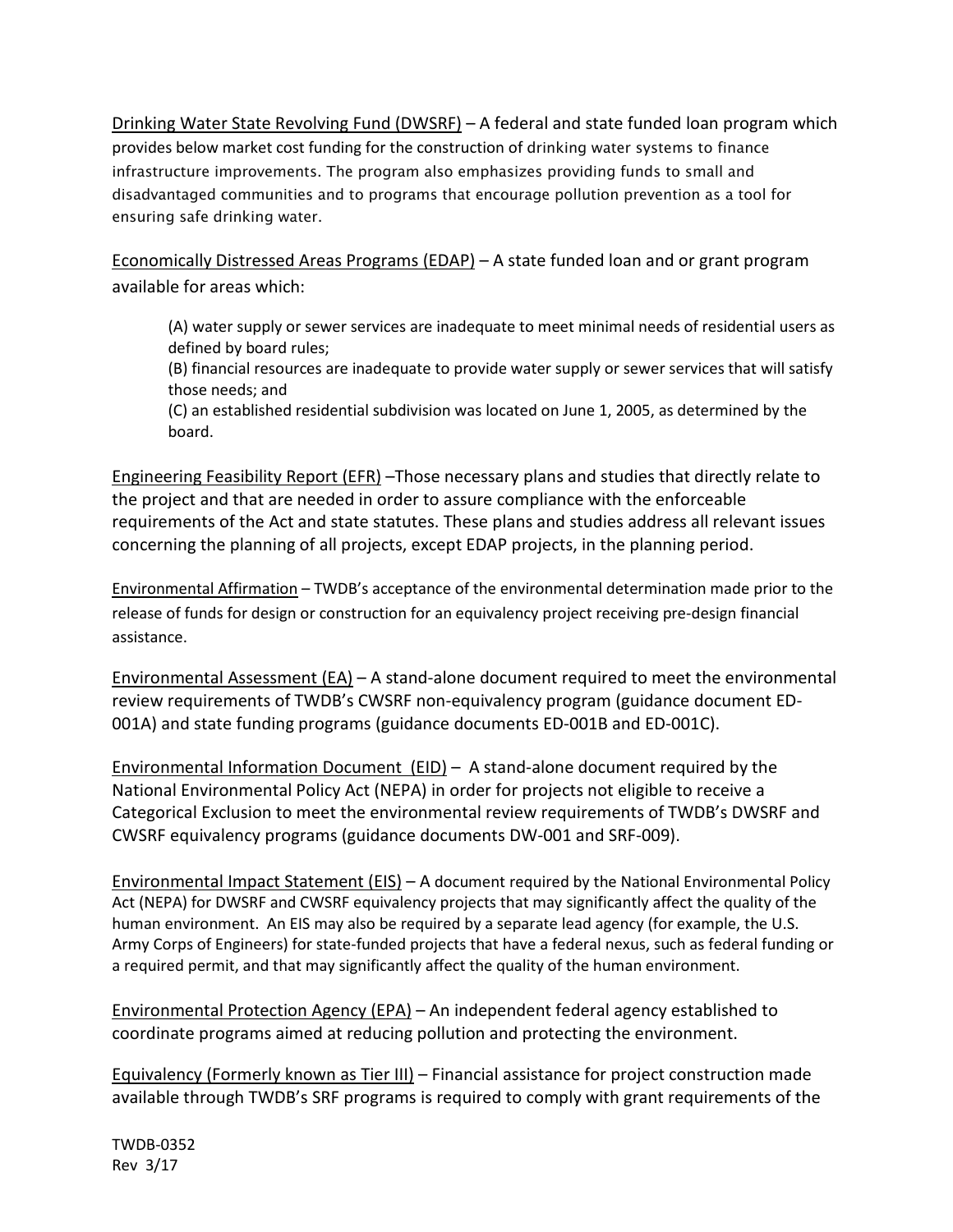U.S. Environmental Protection Agency (EPA) if the project will satisfy the equivalency requirement of the Fund's annual capitalization grant or is designated by the annual Intended Use Plan as requiring documented compliance with the federal cross-cutting environmental authorities (Authorities). Financial assistance is funded through Federal and State governments.

Extraterritorial Jurisdiction (ETJ) – The legal ability of a government to exercise authority beyond its normal boundaries.

Facility Planning – The studies and tasks that are required to be performed to determine the engineering feasibility of water or wastewater facilities for an economically distressed area, including the studies and tasks that may be required to be performed under Board Rules §355.73(b).

Federal Funding Accountability and Transparency Act (FFATA) – An Act of Congress that requires the full disclosure to the public of all entities or organizations receiving federal funds beginning in fiscal year (FY) 2007.

Financial Advisor – A professional who renders financial services to individuals, businesses and governments.

Financial Analyst (FA) – A person who performs financial analysis for external or internal clients as a core part of the job.

Final Accounting – An audit performed by TWDB to determine total eligible and ineligible construction costs to determine excess funds or overrun costs of a project.

Finding of No Significant Impact (FNSI) – A document prepared by a federal agency showing why a proposed action would not have a significant impact on the environment and thus would not require preparation of an Environmental Impact Statement. An FNSI is based on the results of an environmental assessment.

General Obligation Bonds (GO Bonds) – A common type of municipal bond in the United States that is secured by a state or local government's pledge to use legally available resources, including tax revenues, to repay bond holders.

Green Project – A project or components of a project that, when implemented, will result in energy efficiency, water efficiency, green infrastructure, or environmental innovation that are characterized as green projects either categorically or by utilizing a business case as approved by the executive administrator.

Intended Use Plan (IUP) – A document prepared annually by TWDB, after public review and comment, which identifies the intended uses of each SRF program funds and describes how those uses support the overall goals of the SRF programs.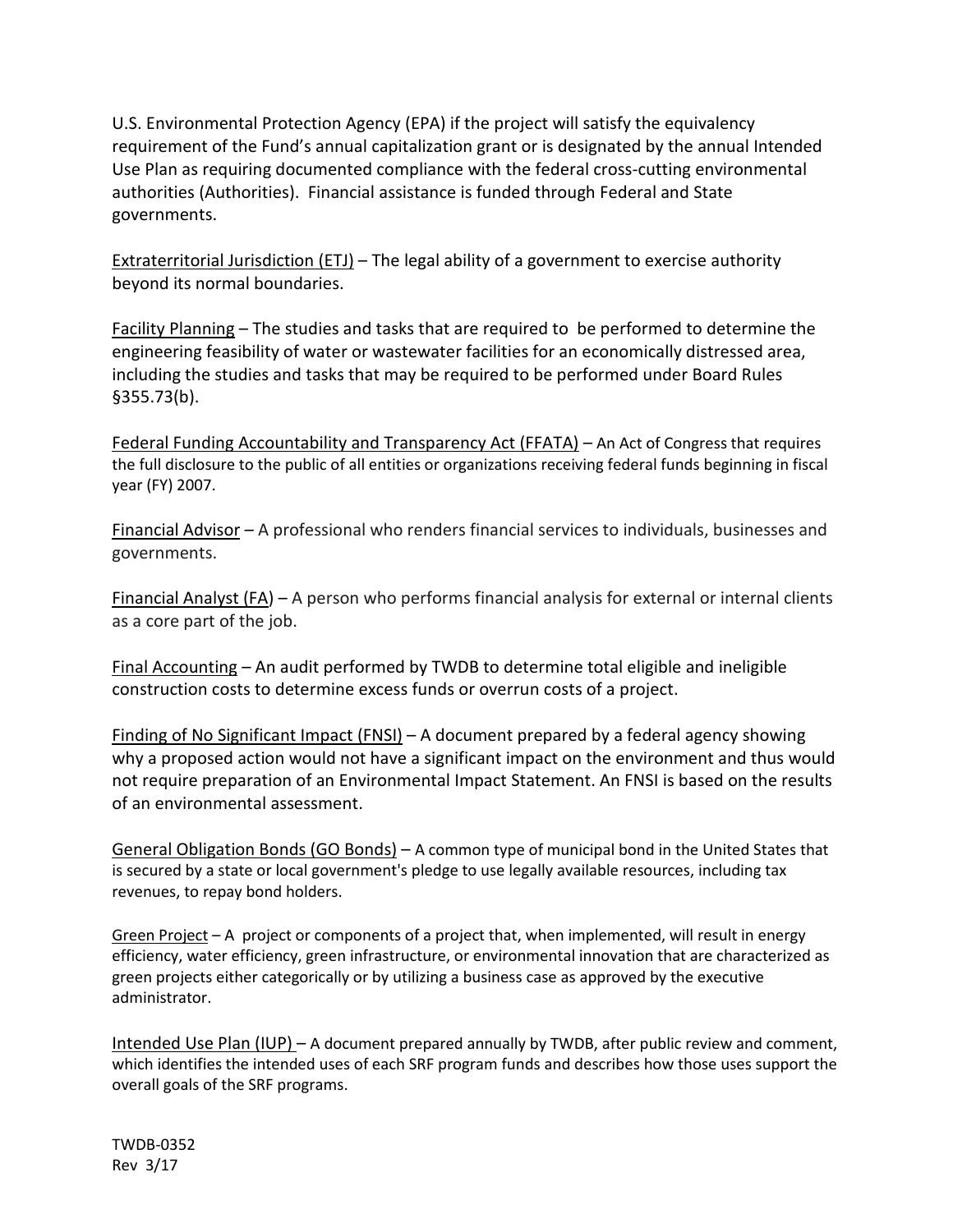Interest and Sinking Fund – Separate accumulation of cash or investments in a restricted fund for the purpose of assuring timely availability of monies for payment of debt service.

Inverted or Negative Yield Curve – Interest rate structure when short-term interest rates exceed long-term interest rates.

Legal Counsel (LC) – Acts as legal advisors during execution of an Equity Private Placements.

Level Debt Service - A maturity schedule that has increasing principal amounts and decreasing interest amounts maturing each year such that the debt service in all years are essentially the same, or "level".

Living Unit Equivalent (LUEs) - The number of existing or projected residential rate payer equivalents for the provider utility in the area to be served by a proposed project which is calculated by dividing:

- (A) for existing provider utilities, the total historical annual water use of the provider utility, which includes the residential, commercial and institutional water use, by the historical average annual water use of an average residential connection of the provider utility, provided however, that in no event shall the number of LUE's for the project area be less than the number of service connections of the provider utility for the project area; or
- (B) for new provider utilities, the total estimated annual water use of the provider utility, which includes the residential, commercial and institutional water use, by the estimated average annual water use of an average residential connection of the provider utility, provided however, that in no event shall the number of LUE's for the project area be less than the estimated number of service connections of the provider utility for the project area.

Loan Closing – The time at which bonds are purchased and funds are delivered to the applicant. Funds may be placed in escrow or released as engineering, planning, and legal documents and criteria have been submitted by the applicant and approved by TWDB.

Marketability – A measure of the ease with which a security can be sold in the public market without an undue price concession.

MMD – Thompson Municipal Market Data produces an index of municipal interest rates by rating. This index is used by TWDB to set interest rates for SRF program loans.

Median Household Income (MHI) – Data about geographic areas and divides households into two equal segments with the first half of households earning less than the median household income and the other half earning more.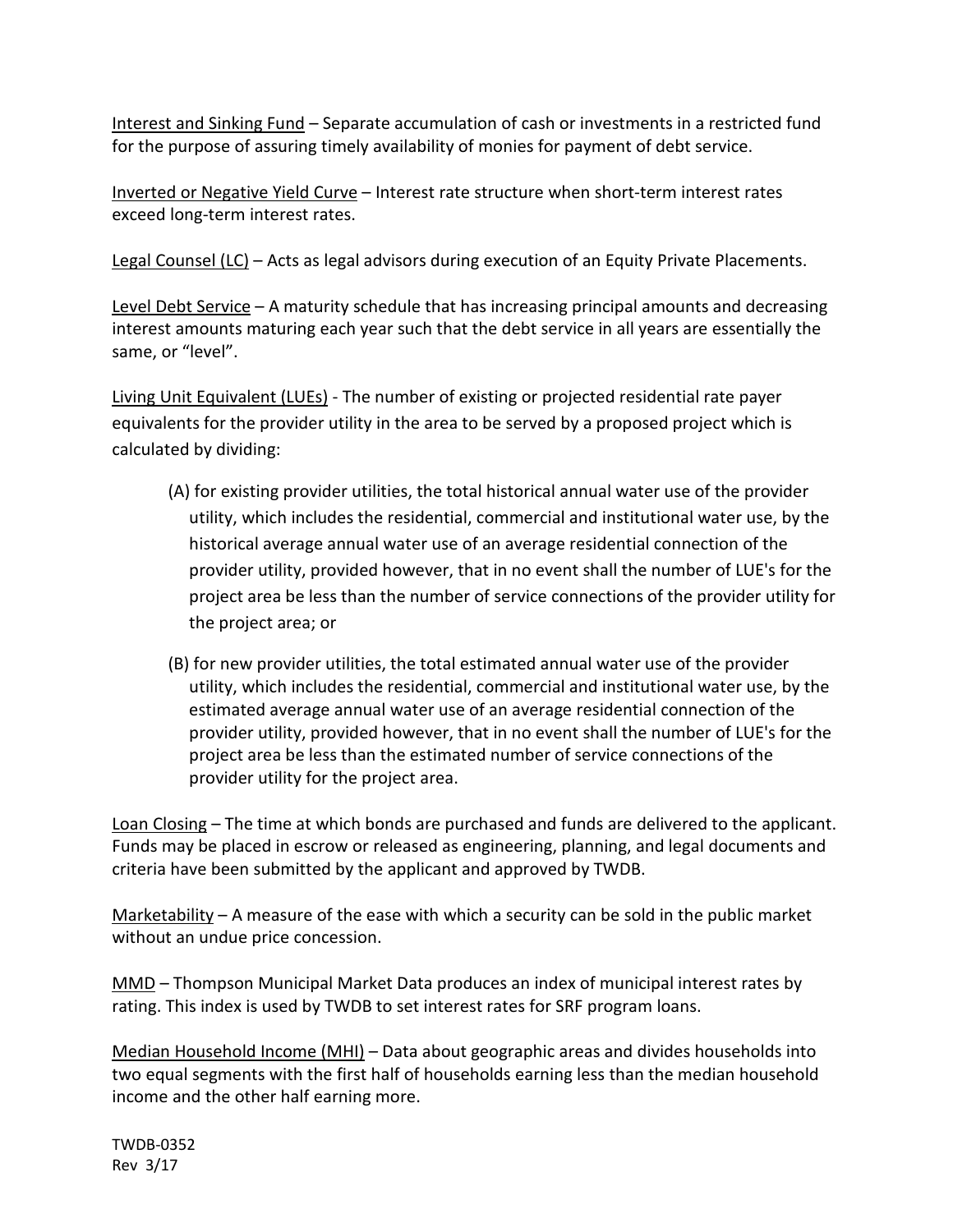Model Subdivision Rules (MSRs) – A set of ordinances for a county or city to adopt to govern regulation of subdivisions and property development, specifically, the platting of water and wastewater services. The rules were promulgated by TWDB under the authority of Texas Water Code Sec. 16.343 as a requirement for counties, and in some cases cities, in order for political subdivisions in a county to access financial assistance through the Economically Distressed Areas Program.

Net Interest Cost – One of two traditional methods of calculating the interest cost when comparing bids for new issues of municipal securities. The total dollar amount of interest over the life of the bonds is adjusted by the amount of premium or discount bid, and then calculated to an average annual rate.

Non-Equivalency (Formerly known as Tier II) – Financial assistance for project construction made available through TWDB's SRF programs is required to comply with grant requirements of the U.S. Environmental Protection Agency (EPA) if the project will satisfy the equivalency requirement of the Fund's annual capitalization grant or is designated by the annual Intended Use Plan as requiring documented compliance with the state cross-cutting environmental authorities. Financial assistance is funded through State government.

Parity Debt – Securities issued with equal and ratable claim on the same underlying security and source of payment for debt service.

Plan of Study – A description and purpose of the project, including existing facilities, a map of the service area and drawings as necessary to locate and describe the project, a project schedule including proposed timing of funding needs for phases of project, a copy of current and future populations and projected water use or wastewater flows and a description of alternatives the applicant has considered.

Planning, Acquisition and Design Funding (PAD) –Funding of the design and predesign project costs in a single commitment or multiple funding commitments from TWDB, as the details of the project prescribe. This funding does not include construction costs until these phases are substantially complete.

Point – Shorthand reference to 1 percent also equal to 100 basis points.

Pre-Application Meeting – A required meeting with representatives from TWDB, the applicant, and consultants to acquaint the applicant with the procedures in preparing a loan application.

Predesign Funding Option – An alternative to PAD Funding which allows applicants to receive a single funding commitment from TWDB for planning, design, and construction, as the details of the project allow.

Preliminary Engineering Feasibility Report (PERF) – *See plan of study*

TWDB-0352 Rev 3/17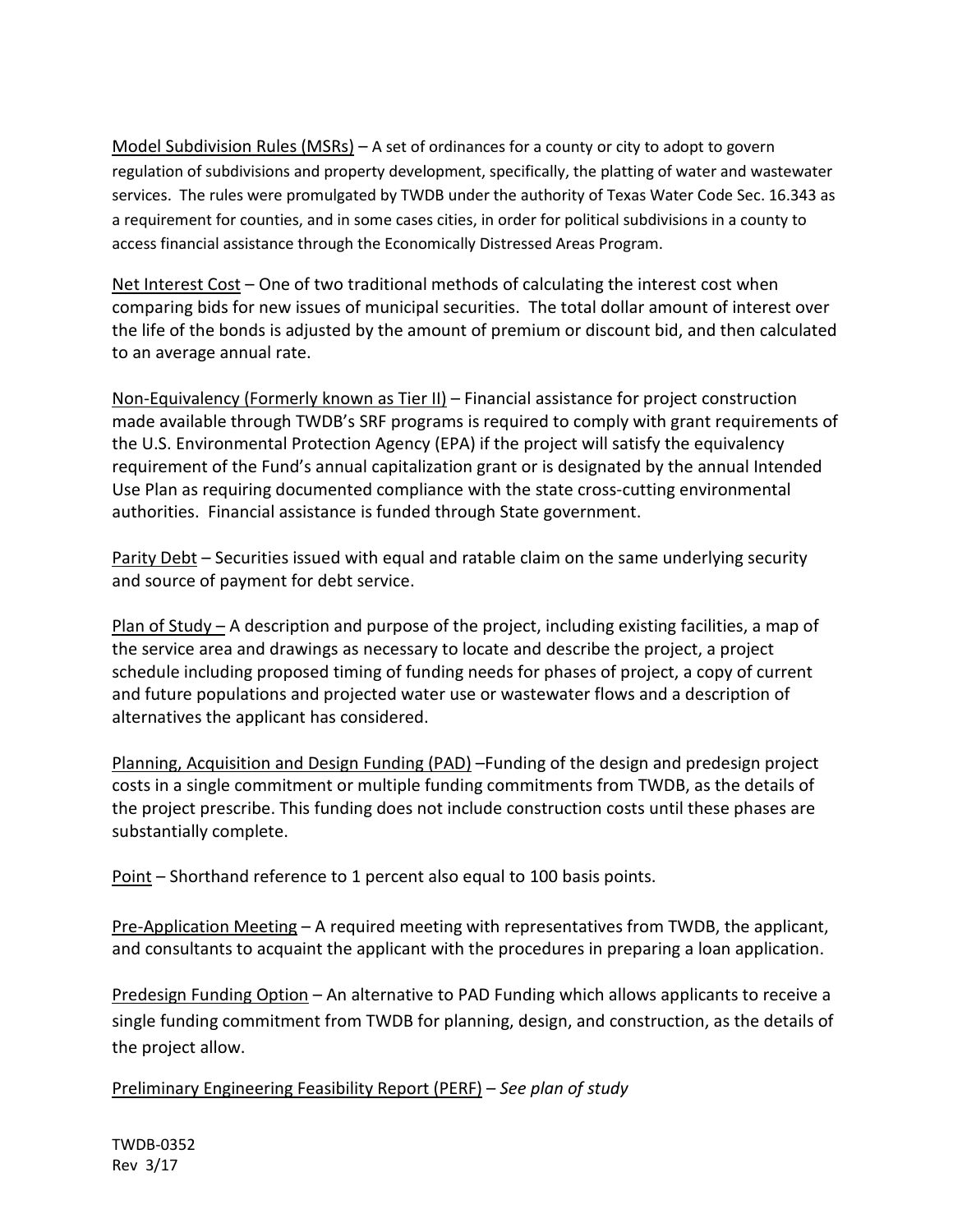Pre-Design Closing – Delivery of 100% of the loan amount where part of the loan funds are escrowed with a financial institution until all of TWDB conditions related to the release of escrowed funds are met.

**Primary Contact – Contact person for the any day to day project implementations that may** occur.

Project Delivery – The process by which a construction project is brought to completion though the various stages of planning, design, and construction.

Project Engineer – Represents the political subdivision and/or entity's contractor out in the field, help tradespeople interpret the job's designs, ensure the job is constructed according to the project plans, and assist project controls, including budgeting, scheduling, and planning. In some cases, the project engineer is the primary contact person with the TWDB Construction Engineer assigned to the project. In this role as primary contact, the Project Engineer is responsible for acting as liaison with the assigned TWDB personnel with regard to design and a project and with the execution of one or more simultaneous projects in accordance with a valid, executed contract, per TWDB policies and procedures and work instructions for customized and standardized plants.

Project Information Form (PIF) – The form that must be submitted by applicants for rating and ranking in an IUP.

Project Priority List (PPL) – That portion of the IUP listing eligible projects ranked according to their rating and that may be further prioritized as described in the applicable IUP.

Professional Engineer (PE) – An engineer who is registered or licensed within certain jurisdictions to offer professional services directly to the public.

Record of Decision (ROD) – A public document that explains which cleanup alternatives will be used to clean up a site.

Refunding – Sale of new issue, the proceeds of which are to be ultimately used to retire an outstanding issue. The purpose of refunding may be to (1) save interest costs, (2) extend the maturity of the debt, or (3) to eliminate existing restrictive covenants. (See also Advance and Current Refundings).

Regional Benchmark - The average capital component of all customers of no less than three comparable service providers.

Reimbursement Resolution – Resolution adopted to notify of the borrower's official intent to reimburse expenditures paid prior to the bond issue.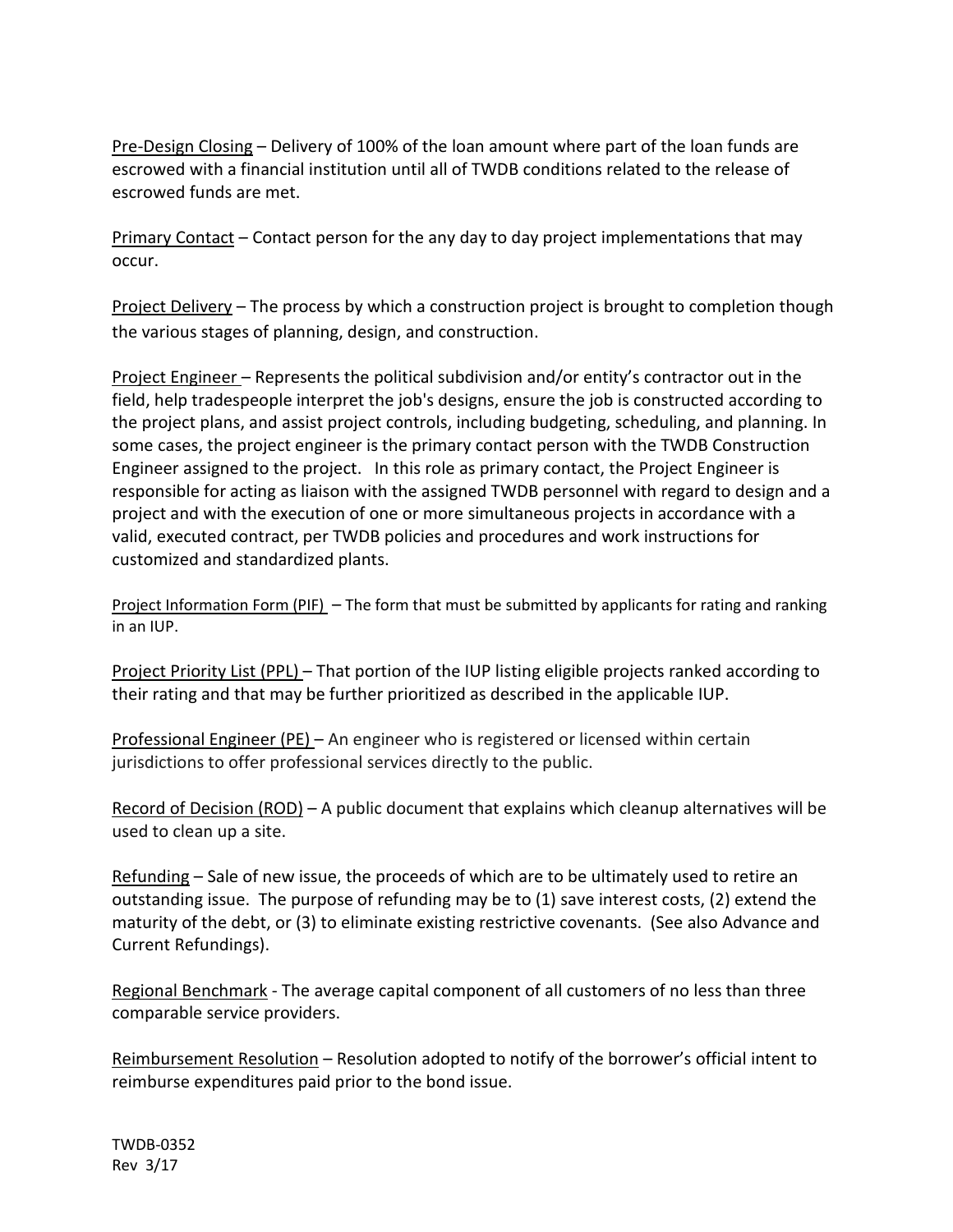Rural Water Assistance Fund – A state funded loan program that offers low cost financing and terms up to 40 years to rural water utilities for water and wastewater related projects. This program is primarily used for nonprofit water supply corporations.

Security and Exchange Commission (SEC) – A government commission created by Congress to regulate the [securities](http://www.investopedia.com/terms/s/sec.asp) markets and protect investors.

State Participation – A state funded program that enables the TWDB to assume a temporary ownership interest in a regional project by acquiring the excess capacity. It allows optimization of regional projects by providing for the 'right sizing' in consideration of future growth. The entity will purchase the capacity back from the TWDB on a deferred timetable.

Sufficiency of Funds – Letter from the consulting engineer to the staff engineer stating that the final project costs as bid and sources of funds are available to the borrower. This letter is required for closing.

System for Award Management (SAM) – A Federal Government owned and operated free web site that consolidates the capabilities in CCR/FedReg, ORCA, and EPLS.

Texas Commission on Environmental Quality (TCEQ) – The environmental agency for the state that strives to protect the state's public health and natural resources consistent with sustainable economic development.

Texas Department of State Health Services (TDSHS) – The state agency that issues a finding that a nuisance dangerous to the public health and safety exists resulting from water supply and sanitation problems in the area to be served by the proposed project. TWDB needs this finding prior to presenting a project to the Board for an EDAP commitment. Without the finding, grant funding is limited to 50% of project costs.

Texas Water Development Board (TWDB) – A state agency created in 1957 to provide loans to local governments for water supply projects. TWDB also supports regions in developing their regional water plans that will be incorporated into a statewide water plan for the orderly development, management and conservation of the state's water resources.

Tier II – *See Non-equivalency*

Tier III – *See Equivalency*

Traditional Project Delivery – The method of Project Delivery which uses the Design-Bid-Build process.

Transcript of Proceedings – Legal documents required that represent the actions taken to authorize, sell and deliver a municipal bond issue. Delivered to Finance after closing.